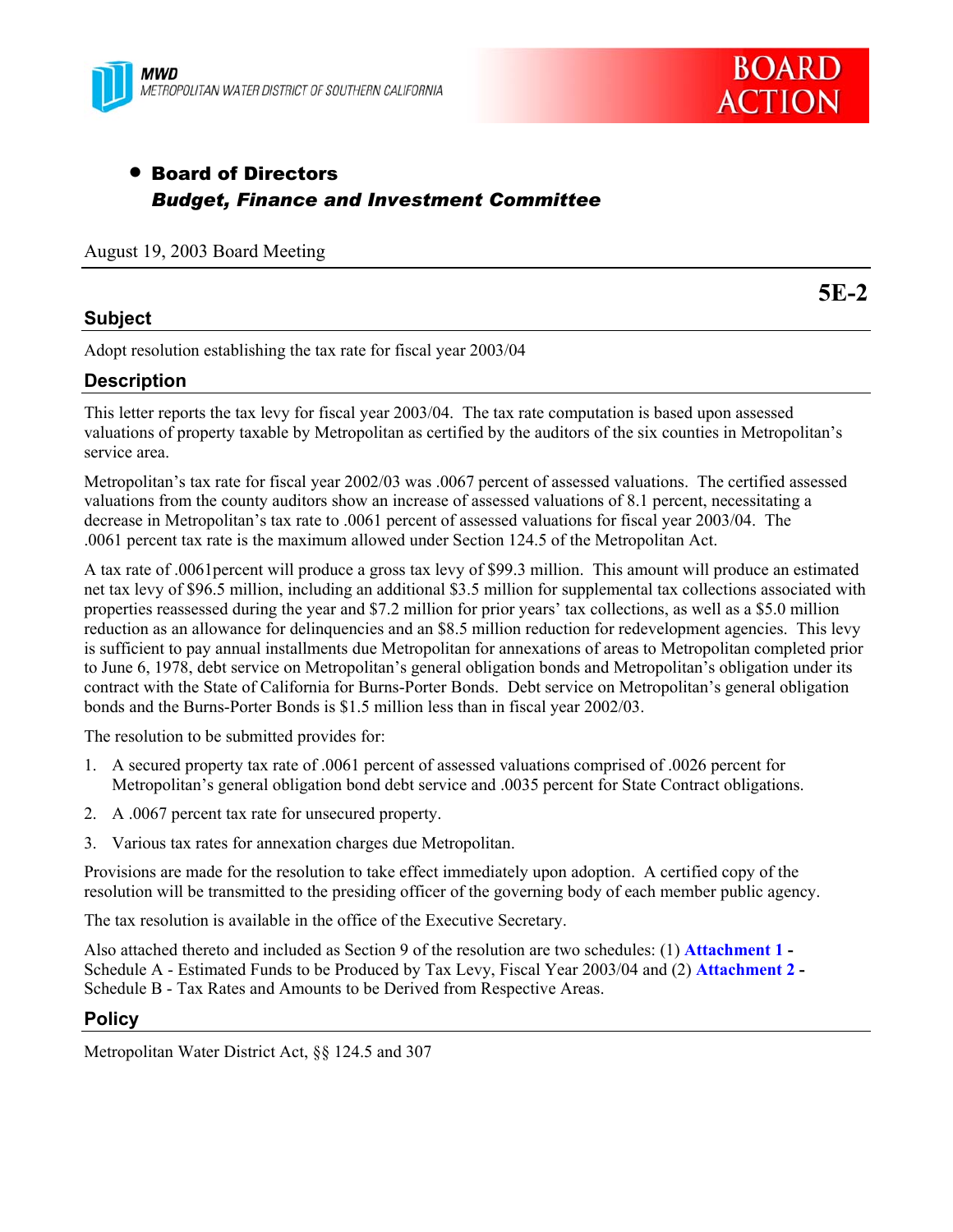## **California Environmental Quality Act (CEQA)**

CEQA determination for Staff Recommendation:

The proposed action is not defined as a project under CEQA because it involves the creation of government funding mechanisms or other government fiscal activities, which do not involve any commitment to any specific project, which may result in a potentially significant physical impact on the environment (Section 15378(b)(4) of the State CEQA Guidelines). In addition, where it can be seen with certainty that there is no possibility that the proposed action in question may have a significant effect on the environment, the proposed action is not subject to CEQA (Section 15061(b)(3) of the State CEQA Guidelines).

The CEQA determination is: Determine that the proposed action is not subject to the provisions of CEQA pursuant to Sections 15378(b)(4) and 15061(b)(3) of the State CEQA Guidelines.

## **Staff Recommendation**

Adopt the CEQA determination and approve **Attachment 1** and **Attachment 2** (Section 9 of the Resolution) to adopt the .0061 percent tax rate for fiscal year 2003/04. **Fiscal Impact:** \$96.5 million in tax revenues.

unelan 5/15/2003

*David I. Furukawa Brian G. Thomas forChief Financial Officer* 

*Date* 

5/18/2003 *Date* 

*Ronald R. Gastelum Chief Executive Officer* 

**Attachment 1 – Schedule A - Estimated Funds to be Produced by Tax Levy, Fiscal Year 2003/04 Attachment 2 – Schedule B - Tax Rates and Amounts to be Derived from Respective Areas** 

BLA #2356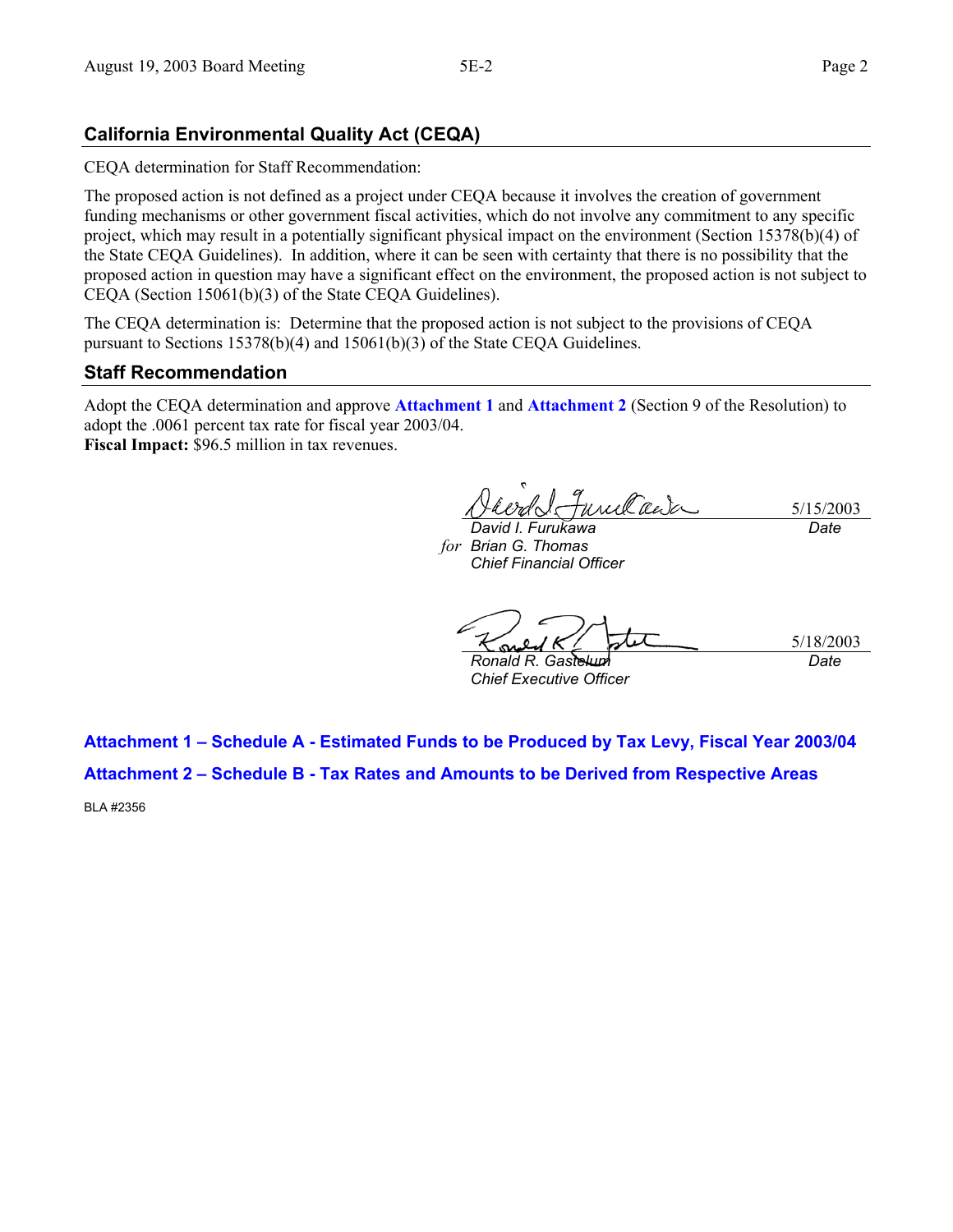## **SCHEDULE A**

Estimated Funds to be Produced by Tax Levy, Fiscal Year 2003-04 (Cents Omitted)

|                                                                                              |                      |                 |     |                  |              | <b>State</b> |    |             |
|----------------------------------------------------------------------------------------------|----------------------|-----------------|-----|------------------|--------------|--------------|----|-------------|
|                                                                                              |                      | Annexation      |     |                  |              | Contract     |    |             |
|                                                                                              |                      | Levies          |     | <b>Bond Levy</b> |              | Levy         |    | Totals      |
|                                                                                              |                      | Column $#1$     |     | Column #2        |              | Column $#3$  |    | Column #4   |
| <b>Secured Property</b>                                                                      |                      |                 |     |                  |              |              |    |             |
| <b>Assessed Value</b>                                                                        | \$1,281,642,255,185  |                 |     |                  |              |              |    |             |
| Tax Rate                                                                                     |                      | Various         |     | 0.0026%          |              | 0.0035%      |    |             |
| Amount of Levy                                                                               |                      | \$<br>782,357   | \$  | 33,322,038       | $\mathbb{S}$ | 44,857,479   | S. | 78,961,874  |
| <b>Unsecured Property</b>                                                                    |                      |                 |     |                  |              |              |    |             |
| Assessed Value                                                                               | \$<br>77,820,780,598 |                 |     |                  |              |              |    |             |
| Tax Rate                                                                                     |                      | Various         |     | 0.0034%          |              | 0.0033%      |    |             |
| Amount of Levy                                                                               |                      | \$<br>130,952   | \$  | 2,645,906        | S.           | 2,568,086    | S. | 5,344,944   |
| <b>All Property</b>                                                                          |                      |                 |     |                  |              |              |    |             |
| <b>Assessed Value</b>                                                                        | \$1,359,463,035,783  |                 |     |                  |              |              |    |             |
| Amount of Levy from Schedule B                                                               |                      | \$<br>913,309   | \$  | 35,967,944       | $\mathbb{S}$ | 47, 425, 565 | \$ | 84,306,818  |
| Allocation of County-wide Tax on Utilities                                                   |                      | 149,941         |     | 6,385,524        |              | 8,464,535    |    | 15,000,000  |
| <b>Total Tax Levy</b>                                                                        |                      | 1,063,250       |     | 42,353,468       |              | 55,890,100   |    | 99,306,818  |
| Estimated Collection Adjustments *                                                           |                      | (53, 163)       |     | (1,249,699)      |              | (1,510,892)  |    | (2,813,754) |
| Estimated Funds to be Produced by Tax Levy                                                   |                      | \$<br>1,010,087 | \$. | 41,103,769       | S.           | 54,379,208   | S. | 96,493,064  |
| * 5% allowance for delinquencies<br>8.6% allowance for allocations to redevelopment agencies |                      |                 |     |                  |              |              |    |             |

\$3.5 million estimated supplemental tax collections

\$7.2 million estimated prior years' tax collections Note: All rates expressed as percent of A.V.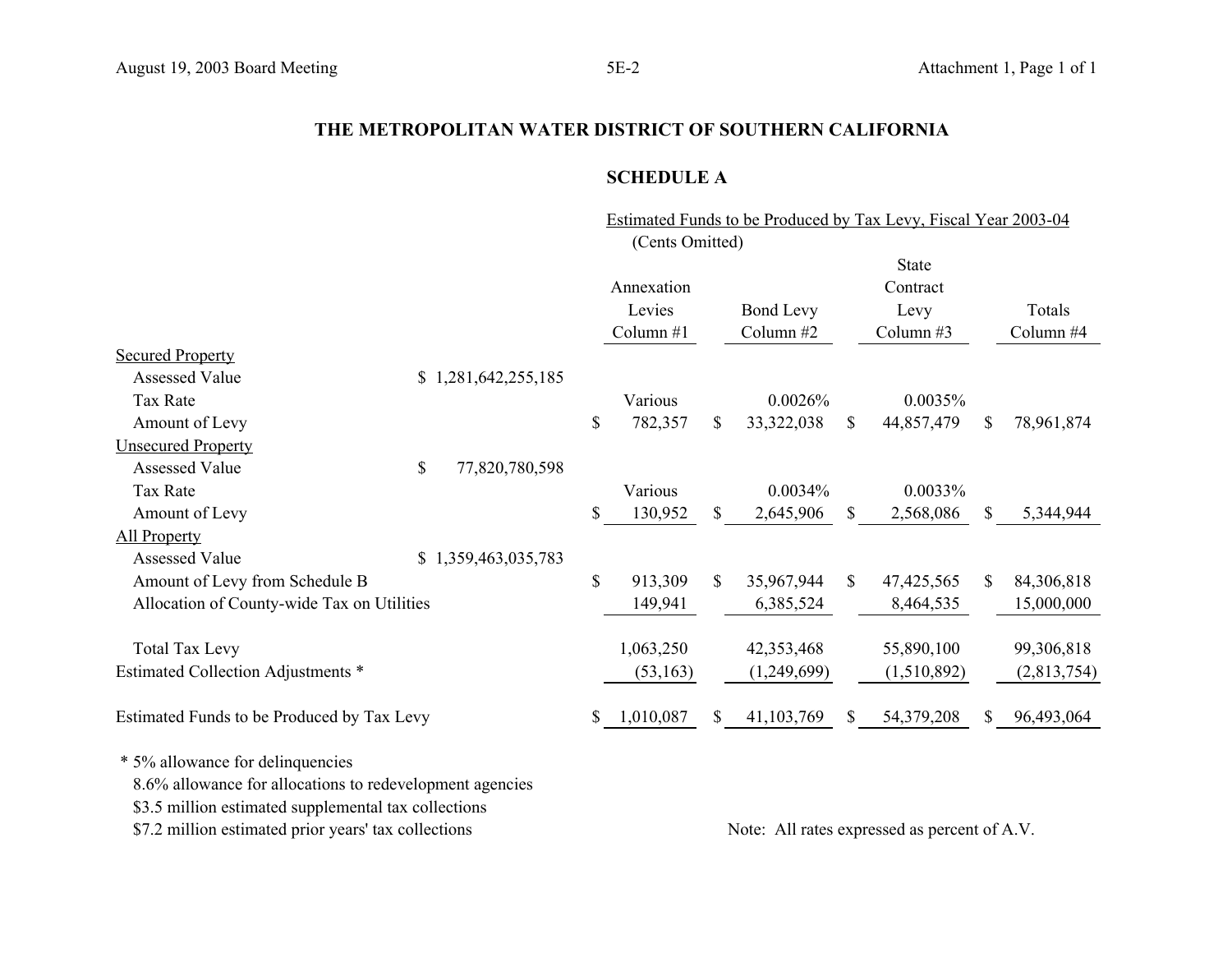| $2003 - 2004$                                            |         |                    | SCHEDULE B |                                                                  |                 |                     | PAGE: 1         |  |
|----------------------------------------------------------|---------|--------------------|------------|------------------------------------------------------------------|-----------------|---------------------|-----------------|--|
|                                                          |         | TAX RATES -        |            | ----------AMOUNTS TO BE DERIVED FROM RESPECTIVE AREAS----------- |                 |                     |                 |  |
|                                                          |         | PERCENTAGE OF A.V. |            |                                                                  |                 |                     |                 |  |
| NAME OF AREA                                             | AREA    |                    |            |                                                                  |                 | <b>STATE</b>        |                 |  |
|                                                          | CODE    | ANX.               |            | ANNEXATION                                                       | <b>BOND</b>     | CONTRACT            |                 |  |
|                                                          |         | LEV.               | TOTAL      | LEVIES                                                           | LEVY            | LEVY                | <b>TOTALS</b>   |  |
|                                                          |         | COL.1              | COL.2      | COLUMN <sub>3</sub>                                              | COLUMN 4        | COLUMN <sub>5</sub> | COLUMN 6        |  |
| AREAS WITHIN MWD OF SC:                                  |         |                    |            |                                                                  |                 |                     |                 |  |
| COUNTY OF LOS ANGELES:                                   |         |                    |            |                                                                  |                 |                     |                 |  |
| BEVERLY HILLS AREA                                       | 1101    |                    | 0.0061     | .00                                                              | 346,089.69      | 460,796.50          | 806,886.19      |  |
| CITY OF BURBANK AREA                                     | 1102    |                    | 0.0061     | .00                                                              | 332,627.13      | 423, 954.43         | 756,581.56      |  |
| CITY OF GLENDALE AREA                                    | 1103    |                    | 0.0061     | .00                                                              | 405,326.89      | 537,689.65          | 943,016.54      |  |
| CITY OF LOS ANGELES AREA                                 | 1104    |                    | 0.0061     | .00                                                              | 6,971,356.09    | 9,173,812.83        | 16, 145, 168.92 |  |
| CITY OF PASADENA AREA                                    | 1105    |                    | 0.0061     | .00                                                              | 341,251.41      | 452,726.04          | 793, 977.45     |  |
| CITY OF SAN MARINO AREA                                  | 1106    |                    | 0.0061     | .00                                                              | 74,743.74       | 100,497.17          | 175,240.91      |  |
| CITY OF SANTA MONICA AREA                                | 1107    |                    | 0.0061     | .00                                                              | 416,255.84      | 548, 384.07         | 964,639.91      |  |
| CITY OF LONG BEACH AREA                                  | 1108    |                    | 0.0061     | .00                                                              | 649,587.48      | 850,182.87          | 1,499,770.35    |  |
| CITY OF TORRANCE AREA                                    | 1109    |                    | 0.0061     | .00                                                              | 422,632.69      | 556,016.68          | 978,649.37      |  |
| CITY OF COMPTON AREA                                     | 1110    |                    | 0.0061     | .00                                                              | 58,094.75       | 76,813.02           | 134,907.77      |  |
| WEST BASIN MUNICIPAL WATER DISTRICT                      | 1111    |                    | 0.0061     | .00                                                              | 2,445,282.43    | 3,214,860.89        | 5,660,143.32    |  |
| THREE VALLEYS MUNICIPAL WATER DISTRICT                   |         |                    |            |                                                                  |                 |                     |                 |  |
| (FORMERLY POMONA VALLEY MWD)                             | 1112    |                    | 0.0061     | .00                                                              | 923,769.20      | 1,225,748.13        | 2, 149, 517.33  |  |
| FOOTHILL MUNICIPAL WATER DISTRICT                        | 1113    |                    | 0.0061     | .00                                                              | 225, 752.97     | 302,130.51          | 527,883.48      |  |
| CENTRAL BASIN MUNICIPAL WATER DISTRICT                   | 1114    |                    | 0.0061     | .00                                                              | 2,068,127.71    | 2,712,252.91        | 4,780,380.62    |  |
| LAS VIRGENES MUNICIPAL WATER DISTRICT                    | 1115    |                    | 0.0061     | .00                                                              | 336,027.72      | 447,885.32          | 783, 913.04     |  |
| UPPER SAN GABRIEL VALLEY MWD                             | 1116    |                    | 0.0061     | .00                                                              | 1,317,240.20    | 1,742,446.22        | 3,059,686.42    |  |
| CITY OF SAN FERNANDO AREA                                | 1117    |                    | 0.0061     | .00                                                              | 27,295.56       | 35,755.40           | 63,050.96       |  |
| TOTAL COUNTY OF LOS ANGELES                              | 11      |                    |            | .00                                                              | 17, 361, 461.50 | 22,861,952.64       | 40, 223, 414.14 |  |
| COUNTY OF ORANGE:                                        |         |                    |            |                                                                  |                 |                     |                 |  |
| CITY OF ANAHEIM AREA                                     | 1201    |                    | 0.0061     | .00                                                              | 665,496.48      | 870,074.13          | 1,535,570.61    |  |
| CITY OF SANTA ANA AREA                                   | 1202    |                    | 0.0061     | .00                                                              | 396,456.80      | 514, 955.85         | 911, 412.65     |  |
| CITY OF FULLERTON AREA                                   | 1203    |                    | 0.0061     | .00                                                              | 261,486.25      | 344,830.58          | 606,316.83      |  |
| MUNICIPAL WATER DISTRICT OF ORANGE COUNTY:               |         |                    |            |                                                                  |                 |                     |                 |  |
| ANNEXATION NO. 8D TERRITORY AREA OF MWD OF ORANGE COUNTY | 1205010 | 0.1875             | 0.1936     | 22, 363. 72                                                      | 310.11          | 417.46              | 23,091.29       |  |
| ANNEXATION NO. 8E TERRITORY AREA OF MWD OF ORANGE COUNTY | 1205011 | 0.1875             | 0.1936     | 40,407.21                                                        | 607.16          | 742.56              | 41,756.93       |  |
| ANNEXATION NO. 8H TERRITORY AREA OF MWD OF ORANGE COUNTY | 1205014 | 0.1875             | 0.1936     | .00                                                              | .00             | .00                 | .00             |  |
| ANNEXATION NO. 16 TERRITORY AREA OF MWD OF ORANGE COUNTY | 1205015 | 0.1875             | 0.1936     | 368,999.86                                                       | 5,588.24        | 6,770.14            | 381, 358.24     |  |
| REMAINDER OF MWD OF ORANGE COUNTY                        | 1205999 |                    | 0.0061     | .00                                                              | 6,179,292.39    | 8,153,014.39        | 14, 332, 306.78 |  |
| TOTAL MUNICIPAL WATER DISTRICT OF ORANGE COUNTY          | 1205    |                    |            | 431,770.79                                                       | 6,185,797.90    | 8,160,944.55        | 14,778,513.24   |  |

 $5E-2$ 

## Attachment 2, Page 1 of 4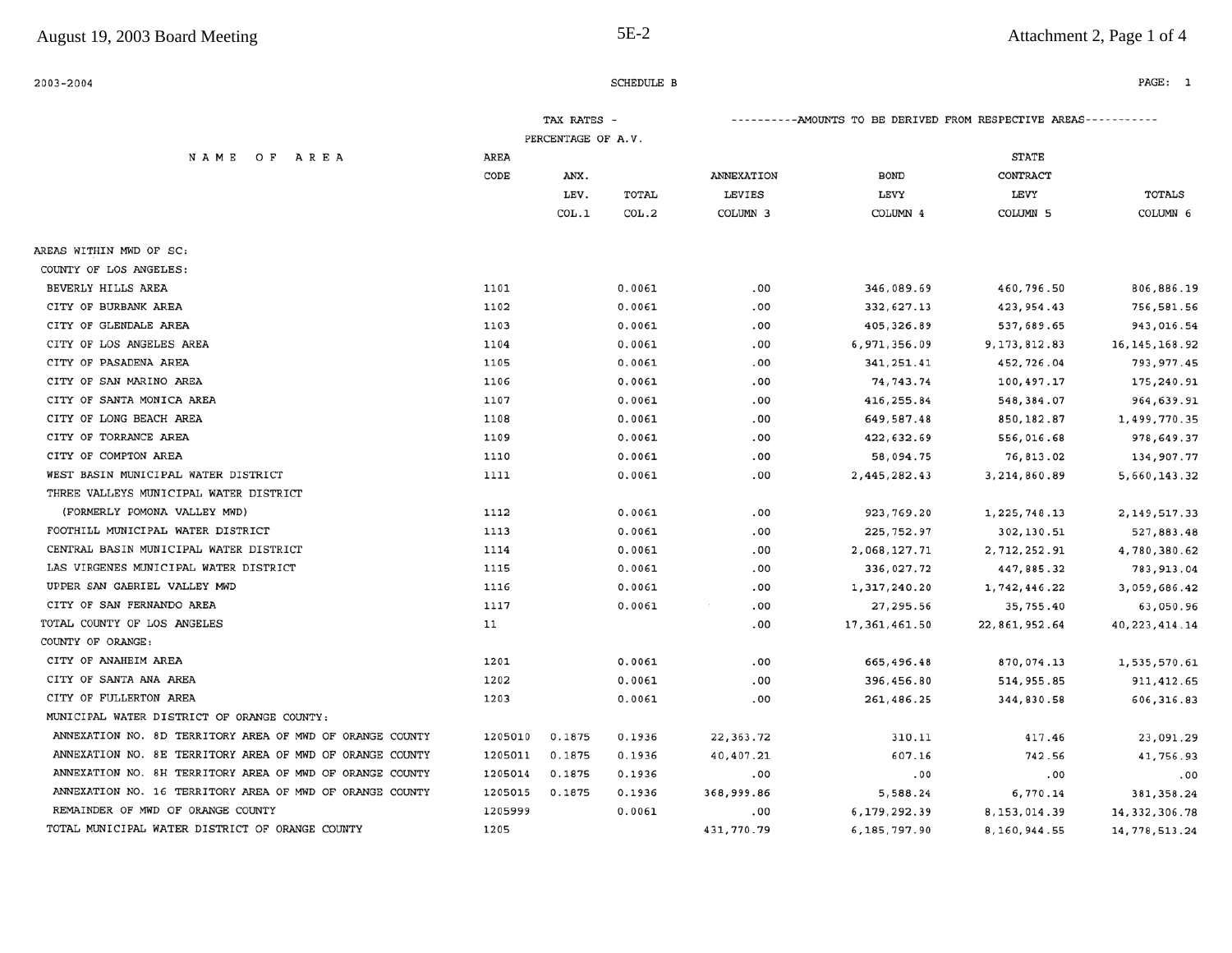| 2003-2004                                                |         |                                   | SCHEDULE B     |             |                                                                  |              | PAGE: 2       |  |  |
|----------------------------------------------------------|---------|-----------------------------------|----------------|-------------|------------------------------------------------------------------|--------------|---------------|--|--|
|                                                          |         | TAX RATES -<br>PERCENTAGE OF A.V. |                |             | ----------AMOUNTS TO BE DERIVED FROM RESPECTIVE AREAS----------- |              |               |  |  |
|                                                          | AREA    |                                   |                |             |                                                                  | <b>STATE</b> |               |  |  |
| NAME OF AREA                                             | CODE    |                                   |                | ANNEXATION  | <b>BOND</b>                                                      | CONTRACT     |               |  |  |
|                                                          |         | ANX.                              |                | LEVIES      | LEVY                                                             | LEVY         | TOTALS        |  |  |
|                                                          |         | LEV.<br>COL.1                     | TOTAL<br>COL.2 | COLUMN 3    | COLUMN 4                                                         | COLUMN 5     | COLUMN 6      |  |  |
|                                                          |         |                                   |                |             |                                                                  |              |               |  |  |
| TOTAL COUNTY OF ORANGE                                   | 12      |                                   |                | 431,770.79  | 7,509,237.43                                                     | 9,890,805.11 | 17,831,813.33 |  |  |
| COUNTY OF RIVERSIDE:                                     |         |                                   |                |             |                                                                  |              |               |  |  |
| EASTERN MUNICIPAL WATER DISTRICT:                        |         |                                   |                |             |                                                                  |              |               |  |  |
| NINTH FRINGE AREA OF EASTERN MWD                         | 1301010 | 0.1875                            | 0.1936         | 7,501.91    | 104.03                                                           | 140.04       | 7,745.98      |  |  |
| TWELFTH FRINGE AREA OF EASTERN MWD                       | 1301012 | 0.1875                            | 0.1936         | 1,173.24    | 16.28                                                            | 21.90        | 1,211.42      |  |  |
| TWENTY-FIRST FRINGE AREA OF EASTERN MWD                  | 1301021 | 0.1875                            | 0.1936         | 110,204.08  | 1,529.02                                                         | 2,056.93     | 113,790.03    |  |  |
| TWENTH-FOURTH FRINGE AREA OF EASTERN MWD                 | 1301024 | 0.0024                            | 0.0085         | 42,406.91   | 46,180.29                                                        | 60,127.20    | 148,714.40    |  |  |
| REMAINDER OF EASTERN MWD                                 | 1301999 |                                   | 0.0061         | .00         | 744, 155.31                                                      | 991, 916.75  | 1,736,072.06  |  |  |
| TOTAL EASTERN MUNICIPAL WATER DISTRICT                   | 1301    |                                   |                | 161,286.14  | 791,984.93                                                       | 1,054,262.82 | 2,007,533.89  |  |  |
| WESTERN MUNICIPAL WATER DISTRICT:                        |         |                                   |                |             |                                                                  |              |               |  |  |
| ELEVENTH FRINGE AREA OF WESTERN MWD                      | 1302011 | 0.1875                            | 0.1936         | 14, 165. 91 | 196.45                                                           | 264.43       | 14,626.79     |  |  |
| FIFTEENTH FRINGE AREA OF WESTERN MWD                     | 1302012 | 0.1875                            | 0.1936         | 11.35       | .16                                                              | .21          | 11.72         |  |  |
| FOURTEENTH FRINGE AREA OF WESTERN MWD                    | 1302013 | 0.0052                            | 0.0113         | 8,577.46    | 4,553.18                                                         | 5,707.18     | 18,837.82     |  |  |
| REMAINDER OF WESTERN MWD                                 | 1302999 |                                   | 0.0061         | .00         | 1,192,808.57                                                     | 1,575,439.46 | 2,768,248.03  |  |  |
| TOTAL WESTERN MUNICIPAL WATER DISTRICT                   | 1302    |                                   |                | 22,754.72   | 1,197,558.36                                                     | 1,581,411.28 | 2,801,724.36  |  |  |
| TOTAL COUNTY OF RIVERSIDE                                | 13      |                                   |                | 184,040.86  | 1,989,543.29                                                     | 2,635,674.10 | 4,809,258.25  |  |  |
| COUNTY OF SAN BERNARDINO:                                |         |                                   |                |             |                                                                  |              |               |  |  |
| INLAND EMPIRE UTILITIES AGENCY:                          |         |                                   |                |             |                                                                  |              |               |  |  |
| ORIGINAL AREA OF CHINO BASIN MWD                         | 1401001 |                                   | 0.0061         | .00         | 550,009.09                                                       | 719,566.32   | 1,269,575.41  |  |  |
| MID-VALLEY AREA OF CHINO BASIN MWD                       | 1401002 |                                   | 0.0061         | .00         | 770,477.55                                                       | 1,001,656.69 | 1,772,134.24  |  |  |
| BRYANT ANNEXATION AREA OF CHINO BASIN MWD                | 1401003 |                                   | 0.0061         | .00         | 799.91                                                           | 1,041.27     | 1,841.18      |  |  |
| NORTH PERIMETER NO. 1 ANNEXATION AREA OF CHINO BASIN MWD | 1401004 | 0.1875                            | 0.1936         | 25,410.05   | 352.35                                                           | 474.32       | 26,236.72     |  |  |
| TOTAL INLAND EMPIRE UTILITIES AGENCY                     | 1401    |                                   |                | 25,410.05   | 1,321,638.90                                                     | 1,722,738.60 | 3,069,787.55  |  |  |
| TOTAL COUNTY OF SAN BERNARDINO                           | 14      |                                   |                | 25,410.05   | 1,321,638.90                                                     | 1,722,738.60 | 3,069,787.55  |  |  |
| COUNTY OF SAN DIEGO:                                     |         |                                   |                |             |                                                                  |              |               |  |  |
| SAN DIEGO COUNTY WATER AUTHORITY:                        |         |                                   |                |             |                                                                  |              |               |  |  |
| VALLEY CENTER NO. 2 ANNEXATION AREA OF SDCWA             | 1501039 | 0.1875                            | 0.1936         | 2,459.32    | 34.10                                                            | 45.91        | 2,539.33      |  |  |
| RAINBOW NO. 3 ANNEXATION AREA OF SDCWA INCLUDED WITHIN   |         |                                   |                |             |                                                                  |              |               |  |  |
| MWD OF SC                                                | 1501041 | 0.1875                            | 0.1936         | 67,176.61   | 938.34                                                           | 1,252.26     | 69,367.21     |  |  |
| DE LUZ HEIGHTS NO. 1 ANNEXATION AREA OF SDCWA            | 1501042 | 0.1875                            | 0.1936         | 7,006.55    | 97.16                                                            | 130.79       | 7,234.50      |  |  |
| FALLBROOK COMMUNITY AIR PARK ANNEXATION AREA OF SDCWA    | 1501044 | 0.1875                            | 0.1936         | 6,827.07    | 94.67                                                            | 127.44       | 7,049.18      |  |  |
| RINCON DEL DIABLO NO.4 ANNEXATION AREA OF SDCWA          | 1501047 | 0.1875                            | 0.1936         | .00         | .00                                                              | .00          | .00           |  |  |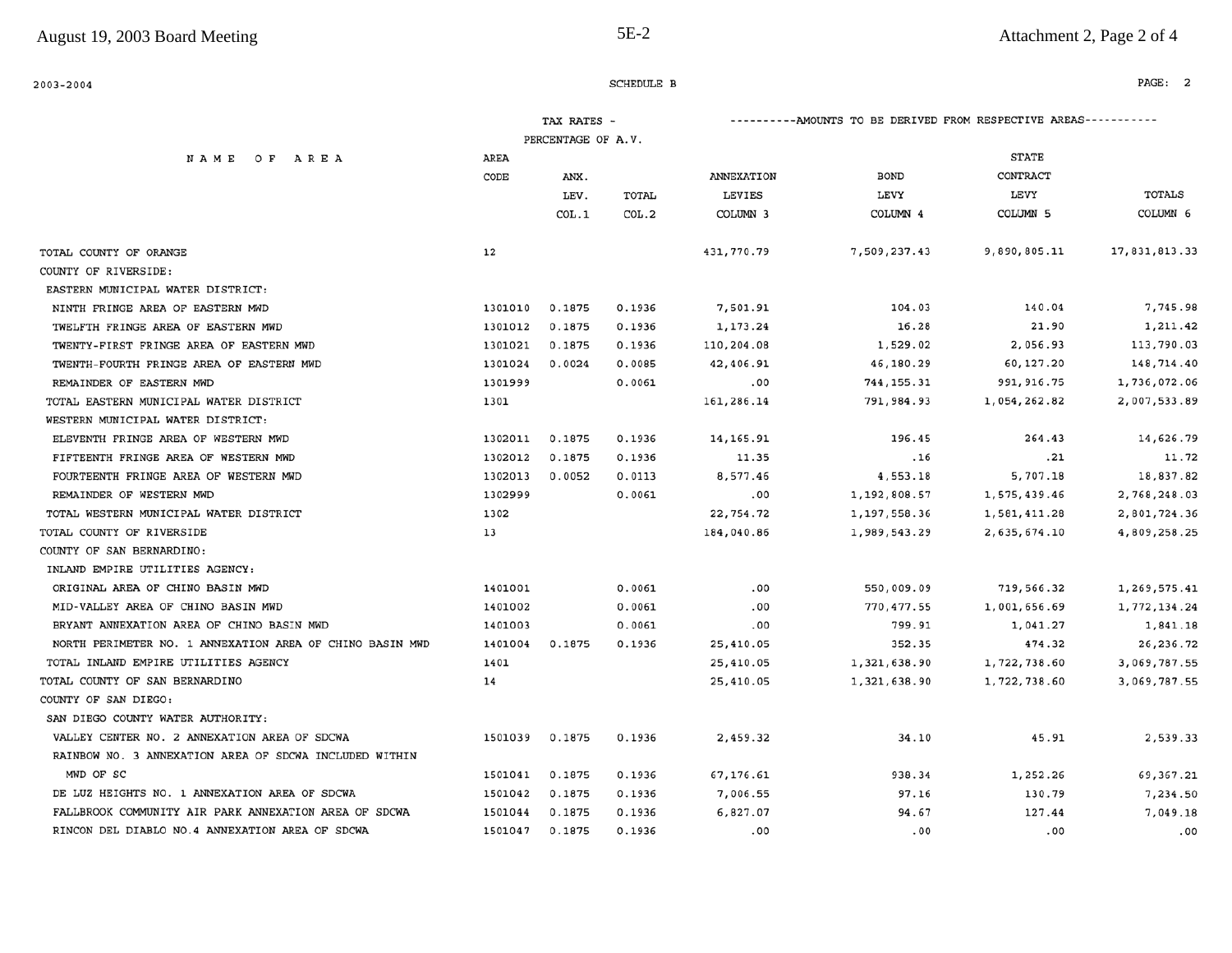| 2003-2004                                                 |                 |                                                                  | SCHEDULE B |            |                 |                 | PAGE: 3          |
|-----------------------------------------------------------|-----------------|------------------------------------------------------------------|------------|------------|-----------------|-----------------|------------------|
|                                                           |                 | ----------AMOUNTS TO BE DERIVED FROM RESPECTIVE AREAS----------- |            |            |                 |                 |                  |
|                                                           |                 | PERCENTAGE OF A.V.                                               |            |            |                 |                 |                  |
| NAME OF AREA                                              | AREA            |                                                                  |            |            |                 | <b>STATE</b>    |                  |
|                                                           | CODE            | ANX.                                                             |            | ANNEXATION | <b>BOND</b>     | CONTRACT        |                  |
|                                                           |                 | LEV.                                                             | TOTAL      | LEVIES     | LEVY            | LEVY            | <b>TOTALS</b>    |
|                                                           |                 | COL.1                                                            | COL.2      | COLUMN 3   | COLUMN 4        | COLUMN 5        | COLUMN 6         |
| SAN DIEGUITO NO. 2 ANNEXATION AREA OF SDCWA:              |                 |                                                                  |            |            |                 |                 |                  |
| PORTION NOW WITHIN REMAINDER OF SDCWA (ENCINITAS REORG.A) | 15010481        |                                                                  | 0.0000     | .00        | .00             | .00             | .00              |
| SAN DIEGUITO NO.2 ANNEXATION AREA OF SDCWA                | 15010489        |                                                                  | 0.0061     | .00        | 7,100.32        | 9,443.21        | 16,543.53        |
| TOTAL SAN DIEGUITO NO. 2 ANNEXATION AREA OF SDCWA         | 1501048         |                                                                  |            | .00        | 7,100.32        | 9,443.21        | 16,543.53        |
| RAINBOW NO. 5 ANNEXATION AREA OF SDCWA                    | 1501050         | 0.0296                                                           | 0.0357     | 888.23     | 78.02           | 105.03          | 1,071.28         |
| PENDLETON MILITARY RESERVATION AREA OF SDCWA-NUCLEAR      |                 |                                                                  |            |            |                 |                 |                  |
| GENERATING PLANT PORTION THEREOF                          | 1501051         | 0.0046                                                           | 0.0107     | 6,428.06   | 3,633.25        | 4,890.91        | 14,952.22        |
| ENCINITAS MS REORG. NOW WITHIN SAN DIEGUITO NO.2          |                 |                                                                  |            |            |                 |                 |                  |
| EXCLUDE FROM REMAINDER OF SDCWA                           | 1501053         |                                                                  | 0.0061     | .00        | 638.46          | 859.47          | 1,497.93         |
| REMAINDER OF SDCWA:                                       |                 |                                                                  |            |            |                 |                 |                  |
| DE LUZ HEIGHTS MWD REORGANIZATION NOW INCLUDED WTHIN      |                 |                                                                  |            |            |                 |                 |                  |
| REMAINDER OF SDCWA                                        | 15019992 0.1875 |                                                                  | 0.1875     | 167,056.40 | .00             | .00             | 167,056.40       |
| REMAINDER THEREOF                                         | 15019999        |                                                                  | 0.0061     | .00        | 6,325,707.75    | 8, 378, 718.28  | 14,704,426.03    |
| TOTAL REMAINDER OF SDCWA                                  | 1501999         |                                                                  |            | 167,056.40 | 6,325,707.75    | 8, 378, 718.28  | 14,871,482.43    |
| TOTAL SAN DIEGO COUNTY WATER AUTHORITY                    | 1501            |                                                                  |            | 257,842.24 | 6,338,322.07    | 8,395,573.30    | 14,991,737.61    |
| TOTAL COUNTY OF SAN DIEGO                                 | 15              |                                                                  |            | 257,842.24 | 6,338,322.07    | 8, 395, 573.30  | 14,991,737.61    |
| COUNTY OF VENTURA:                                        |                 |                                                                  |            |            |                 |                 |                  |
| CALLEGUAS MUNICIPAL WATER DISTRICT:                       |                 |                                                                  |            |            |                 |                 |                  |
| OXNARD FIFTH FRINGE ARA OF CALLEGUAS MWD                  | 1601013         | 0.0018                                                           | 0.0079     | 3,520.22   | 5,384.93        | 6,664.26        | 15,569.41        |
| OXNARD SIXTH FRINGE AREA OF CALLEGUAS MWD                 | 1601014         | 0.0015                                                           | 0.0076     | 978.16     | 1,709.05        | 2,278.97        | 4,966.18         |
| OXNARD SEVENTH FRINGE AREA OF CALLEGUAS MWD               | 1601015         | 0.0031                                                           | 0.0092     | 7,095.97   | 5,968.99        | 7,986.98        | 21,051.94        |
| OXNARD EIGHTH FRINGE AREA OF CALLEGUAS MWD                | 1601016         | 0.0039                                                           | 0.0100     | 904.85     | 606.57          | 808.55          | 2,319.97         |
| REMAINDER OF CALLEGUAS MWD                                | 1601999         |                                                                  | 0.0061     | .00        | 1,433,890.84    | 1,899,949.54    | 3, 333, 840.38   |
| TOTAL CALLEGUAS MUNICIPAL WATER DISTRICT                  | 1601            |                                                                  |            | 12,499.20  | 1,447,560.38    | 1,917,688.30    | 3, 377, 747.88   |
| TOTAL COUNTY OF VENTURA                                   | 16              |                                                                  |            | 12,499.20  | 1,447,560.38    | 1,917,688.30    | 3, 377, 747.88   |
| TOTAL AREAS WITHIN MWD OF SC:                             | ı               |                                                                  |            | 911,563.14 | 35, 967, 763.57 | 47, 424, 432.05 | 84, 303, 758. 76 |
| AREAS EXCLUDED FROM MWD OF SC:                            |                 |                                                                  |            |            |                 |                 |                  |
| COUNTY OF LOS ANGELES:                                    |                 |                                                                  |            |            |                 |                 |                  |
| CITY OF LOS ANGELES AREA EXCLUSIONS:                      |                 |                                                                  |            |            |                 |                 |                  |
| ALHAMBRA HILLS                                            | 2104001         |                                                                  | 0.0035     | .00        | .00             | 890.53          | 890.53           |
| PORTION OF REORGANIZATION NO. 85-2                        | 2104002         |                                                                  | 0.0061     | .00        | 112.11          | 150.91          | 263.02           |
| CREEKSIDE CONDOMINIUMS DETACHMENT (REORG. NO.98-01)       | 2104003         |                                                                  | 0.0061     | .00        | .00             | .00             | .00              |